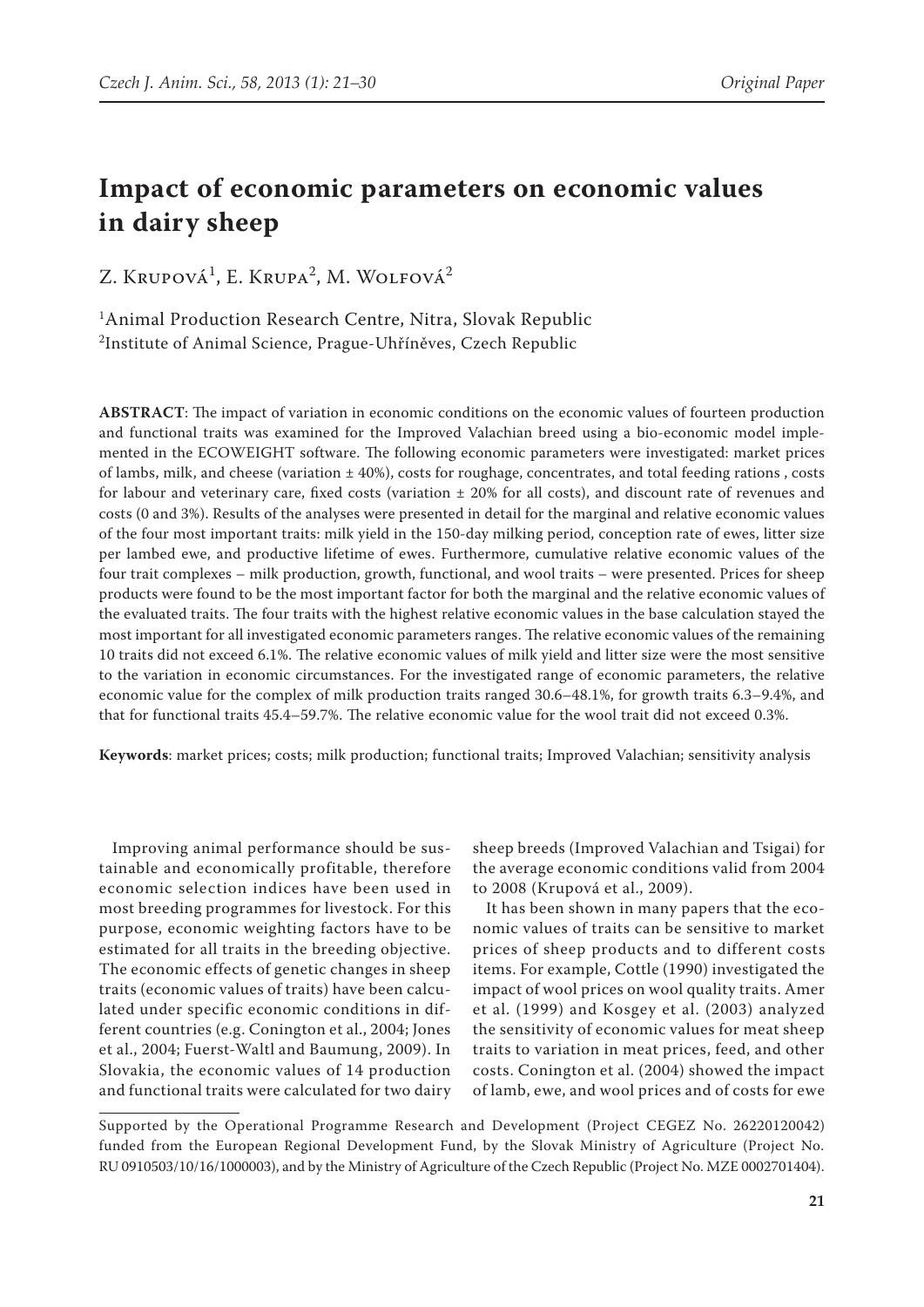feed and pasture fertilizer on the economic values for production and functional traits in meat sheep in production systems with different production intensities. Jones et al. (2004) showed fluctuation in economic values for lean and fat weight of lambs under UK commercial conditions during the period 1995–2000. However, sensitivity analyses of economic values to economic conditions for dairy sheep traits have been rare (Tolone et al., 2011).

Most of the sensitivity analyses in literature were focused only on the marginal economic values. However, not the absolute marginal economic values of traits, but their mutual relationships are crucial for ranking animals according to an economic selection index. Wolfová et al. (2001) analyzed the sensitivity of relative economic values to variation in economic circumstances for traits in dairy cattle. To the best of our knowledge, no paper has dealt with such sensitivity analyses in dairy sheep. Therefore, the objective of this study was to investigate the impact of variation in economic conditions on the absolute marginal and especially on the relative economic values of dairy sheep traits.

#### **MATERIAL AND METHODS**

Sensitivity analyses, i.e. investigations of the impact of changes in economic conditions on the absolute and relative economic importance of traits were done for the Improved Valachian and Tsigai breeds, the most widespread dairy sheep breeds in Slovakia. As the overall economic conditions and the results of sensitivity analyses were found to be very similar for both breeds, only the results for the Improved Valachian breed are presented here. The biological, production, and economic parameters used for the estimation of the marginal and relative economic values of traits for the base calculation, represented the average production and economic conditions in Slovakian dairy sheep farms in the period 2004–2008 (for details see Krupová et al., 2009). Therefore, only the main economic parameters essential for the presented sensitivity analyses are given in Table 1.

The economic efficiency of the Improved Valachian breed population under all the investigated economic conditions was expressed as the present value of profit (*P*) per ewe lambing per year:

$$
P = (\mathbf{R}^{\prime} - \mathbf{C}^{\prime}) \times \mathbf{n} + S \tag{1}
$$

where:

- **R'**, **C'** = row vectors of revenues and costs for the individual sheep categories (ewes, rams, weaned lambs, female and male flock replacements)
- **n** = column vector of the number of animals in the individual sheep categories attributable per ewe lambing and year
- *S* = subsidies per ewe lambing and year

A production system with one lambing per year was modelled. Revenues came from sold milk and cheese, from weaned lambs, culled ewes and rams, wool, and manure. Costs included expenses for feeding, winter housing, labour, health care, milking, cheese production, shearing, purchasing rams for crossing, and fixed costs (depreciation expenses, energy, repairs, insurance, and overhead costs). Feeding costs for individual sheep categories (see Table 1) considered real costs (without subsidies) needed for crop production in highland regions.

Fixed costs include depreciation expense, energy, repairs, insurance, and overhead costs. Though these costs are called fixed in the model, their sum is variable in each system according to the number of animals in each category and the length of the time the animals are kept. Thus, an alternative use of saved production factors (e.g. shorter rearing period of replacements because of increased growth rate) is possible and the costs normally called fixed are assumed to be variable in the long-run perspective. On the other hand, increasing the number of live born lambs requires more places and would result in higher total fixed costs (see Wolfová et al., 2009).

The average subsidy *S* per ewe per year (76.94  $\epsilon$ ) remained constant in all analyses. This value comprised the direct payment per animal (20  $\epsilon$ ), single area payments (SAPs), support per crops grown on arable land (oat, rape seed, etc.), and support for less favourable areas (LFA) according to Council Regulation (EC) No. 1257/1999. The Improved Valachian breed is mostly kept in mountain regions more than 800 m above sea level with higher proportion of LFA areas. The presented subsidies were obtained as a mean value for the breed considering the proportion of arable land and LFA in the breed locations. These subsidies were not connected with animal performance, and therefore did not influence the economic values of traits. The present value of profit expressed the fact that all revenues and costs connected with ewes and their progeny were discounted to the lambing date using an annual discount rate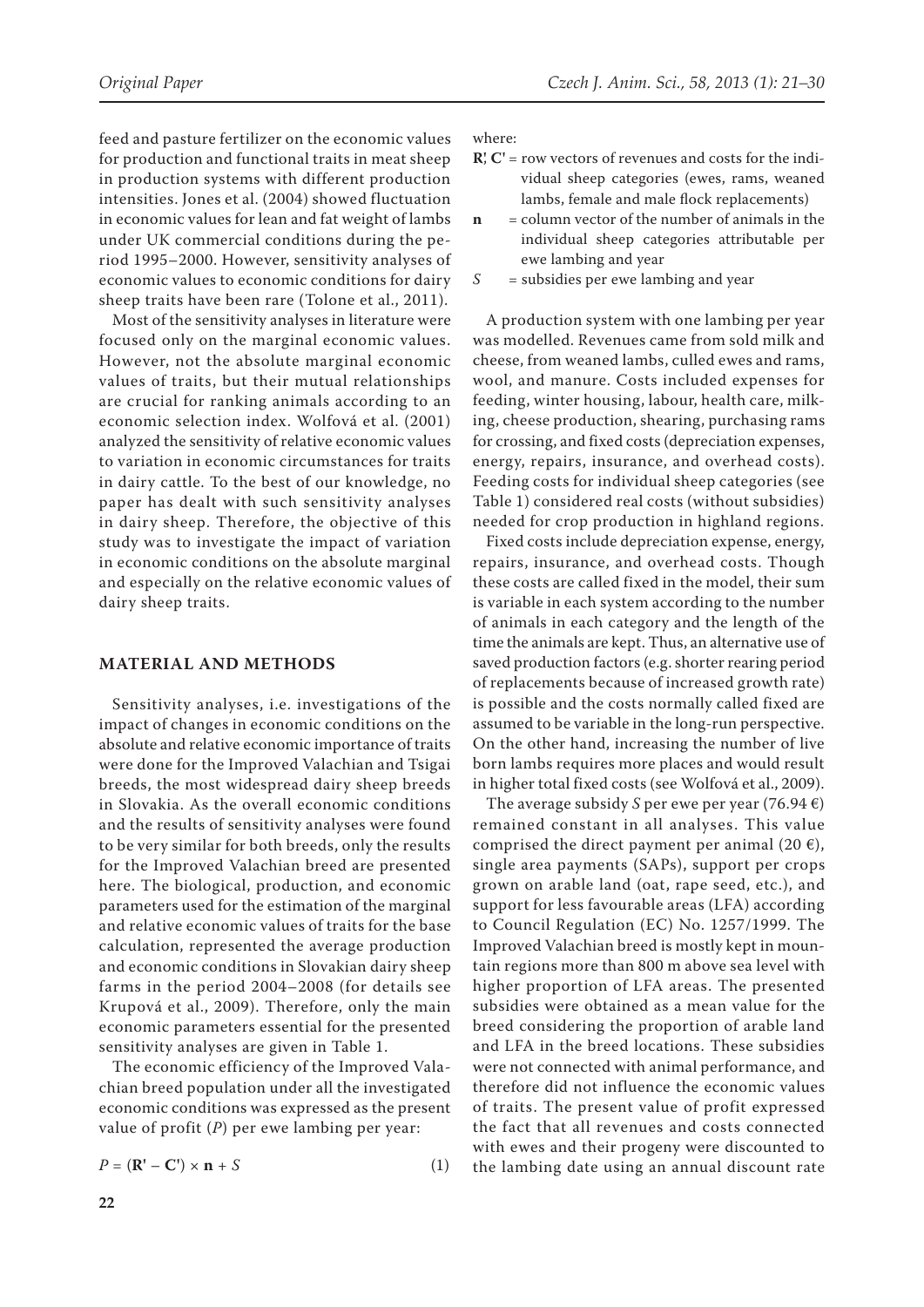of 1.5%. Therefore, the level of the discount rate can also be an important parameter influencing the economic efficiency.

The variability of economic parameters in the period 2004–2010 was a crucial factor for choosing the range of the parameters investigated in the sensitivity analyses. Market prices of the main sheep products (milk, cheese, and lambs) were increased and decreased by 40%. The price of feed components, labour, veterinary and fixed costs varied by ± 20%. Different proportional changes were chosen for product prices and costs, because prices were twice as volatile as costs during the studied period (2004–2010).

When altering the labour costs, the charge for herdsman's hour was changed by  $\pm$  20%, which

Table 1. Economic parameters used for the base calculation (base level) and for the sensitivity analysis (lower and upper bound of the values)

| Parameter (unit)                                                                                       | Lower bound | <b>Base level</b> | Upper bound |
|--------------------------------------------------------------------------------------------------------|-------------|-------------------|-------------|
| Market price of lambs ( $\epsilon$ /kg of live weight)                                                 | 1.632       | 2.720             | 3.808       |
| Market price of milk $(\epsilon / kg)$                                                                 | 0.422       | 0.704             | 0.986       |
| Market price of cheese $(\epsilon / kg)$                                                               | 3.582       | 5.970             | 8.358       |
| Subsidies (€/ewe per year)                                                                             | 76.940      | 76.94             | 76.940      |
| Discount rate of revenues and costs (%/year)                                                           | 0.000       | 1.500             | 3.000       |
| Roughage feed costs ( $\varepsilon$ /kg fresh matter)                                                  |             |                   |             |
| Pasture grass                                                                                          | 0.010       | 0.013             | 0.016       |
| Grass silage                                                                                           | 0.036       | 0.045             | 0.054       |
| Hay meadow                                                                                             | 0.041       | 0.051             | 0.061       |
| Wheat straw                                                                                            | 0.014       | 0.018             | 0.021       |
| Concentrate feed costs ( $\epsilon$ /kg fresh matter)                                                  |             |                   |             |
| Compounded feedstuffs                                                                                  | 0.164       | 0.205             | 0.247       |
| Oat grain                                                                                              | 0.124       | 0.155             | 0.186       |
| Cereal bran                                                                                            | 0.074       | 0.093             | 0.112       |
| Rape meal                                                                                              | 0.134       | 0.167             | 0.201       |
| Costs for feeding ration ( $\epsilon$ /kg fresh matter)                                                |             |                   |             |
| Lactating ewes (with one suckled lamb) in winter                                                       | 0.056       | 0.070             | 0.084       |
| Lactating ewes (with one suckled lamb) in summer                                                       | 0.025       | 0.031             | 0.037       |
| Ewes in low pregnancy, dry or barren ewes in winter                                                    | 0.038       | 0.048             | 0.057       |
| Ewes in low pregnancy, dry or barren ewes in summer                                                    | 0.012       | 0.015             | 0.017       |
| Rams during the year (outside the breeding season)                                                     | 0.035       | 0.044             | 0.053       |
| Lambs from birth to weaning <sup>a</sup>                                                               | 0.253       | 0.316             | 0.379       |
| Replacement lambs in winter                                                                            | 0.048       | 0.060             | 0.072       |
| Replacement lambs in summer                                                                            | 0.023       | 0.029             | 0.035       |
| Labour costs (€/man-h)                                                                                 | 2.656       | 3.319             | 3.983       |
| Veterinary costs for service and drugs per animal                                                      |             |                   |             |
| Ewe ( $\varepsilon$ /reproduction cycle)                                                               | 6.081       | 7.601             | 9.122       |
| Ram (€/reproduction cycle)                                                                             | 2.682       | 3.353             | 4.023       |
| Replacement lamb from weaning to the 1 <sup>st</sup> breeding season ( $\epsilon$ /animal)             | 0.876       | 1.095             | 1.314       |
| Replacement lamb from the 1 <sup>st</sup> to the 2 <sup>nd</sup> breeding season ( $\epsilon$ /animal) | 2.682       | 3.353             | 4.023       |
| Fixed costs (€/stable place per day)                                                                   |             |                   |             |
| Ewes including lambs till weaning                                                                      | 0.127       | 0.159             | 0.191       |
| Rams                                                                                                   | 0.056       | 0.070             | 0.084       |
| Female or male replacements                                                                            | 0.058       | 0.072             | 0.087       |

a supplemental feeding for lambs till weaning excluding costs for milk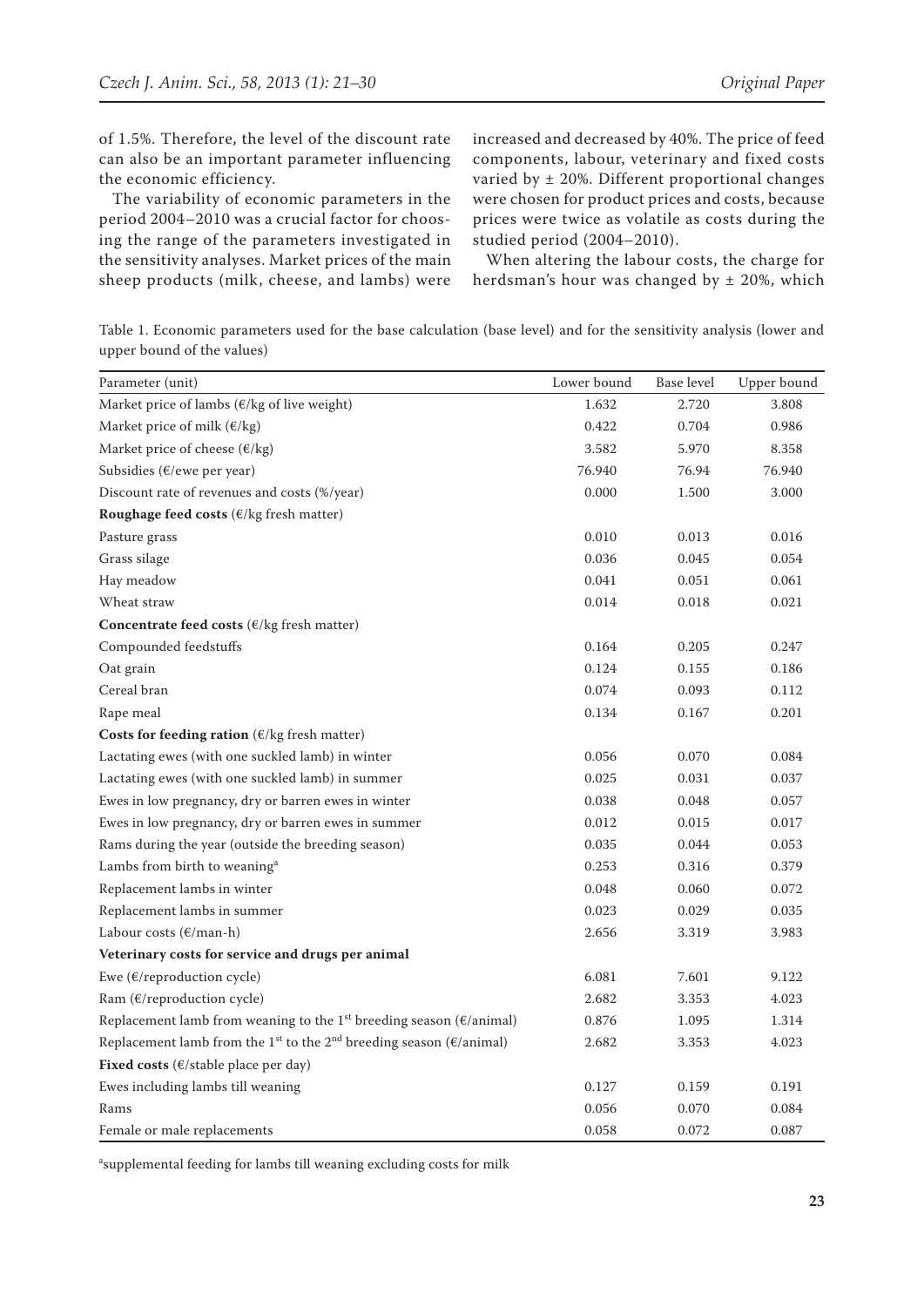influenced the overall labour costs for all animal categories. According to our investigation, the labour costs made about 30% of the costs for milking and cheese production and about 50% of the veterinary costs. Therefore, when investigating the impact of labour costs on economic values, the direct costs for milking and cheese production were changed by  $\pm 6\%$  and the veterinary costs by  $\pm$  10%. For the discount rate, the base level (1.5%) was changed to 0 and 3%. The base level and the range of the altered economic parameters are given in Table 1.

The marginal economic value (MEV) for each of the 14 production and functional traits was defined as the partial derivative of the profit function with respect to that trait (Wolfová et al., 2009). The MEVs of all traits were then standardized by multiplying them by the genetic standard deviation of the traits and subsequently expressed as relative economic values (REVs). The relative economic value of trait *i* (REV*<sup>i</sup>* ) was calculated as the absolute value of the standardized MEV*<sup>i</sup>* of that trait expressed as percentage of the sum of the absolute values of the standardized MEVs of all evaluated traits:

$$
REV_i = \frac{100\% \times |MEV_i \times \sigma_{gi}|}{\sum_{i} |MEV_i \times \sigma_{gi}|}
$$
 (2)

where:

σ*gi* = genetic standard deviation of trait *i*

Genetic standard deviations of the traits were taken from the Breeding Services of the Slovak Republic (not published) or from the literature (Safari and Fogarty, 2003; Oravcová et al., 2005). The relative importance of traits is crucial when ranking animals for selection; therefore, the sensitivity analyses focused mainly on changes in the REVs. Impact of the changes in economic conditions were analyzed for all traits but for readability, only results for the four most important traits (their REV was higher than 7%, the average REV of all traits in the base calculation) are presented in the paper. Means and genetic standard deviations of these traits and their MEVs and REVs for the base level of economic parameters are summarized in Table 2. The cumulative REVs for the four trait complexes (milk production, growth, functional, and wool traits) were also calculated. The milk trait complex included milk yield, fat, and protein content; the growth trait complex comprised birth weight, growth rate of lambs from birth to weaning, mature weight of ewes, and growth rate of replacements; the functional trait complex contained conception rate of ewes and of ewe lambs, litter size, survival rate of lambs at lambing and from 24 h until weaning, and productive life of ewes. The only wool trait which was included was fleece weight.

The EWSH1 program (Version 1.1.6.) from the Program Package ECOWEIGHT (Version 5.1.1., 2011) was used for all calculations. The program

Table 2. Mean values  $(\bar{x})$ , genetic standard deviations  $(\sigma_g)$ , marginal and relative economic values of traits in the base calculation

| Trait (unit)                                  | $\mathcal X$       | $\sigma_g$ | MEV <sup>a</sup> | $REV^b$ |
|-----------------------------------------------|--------------------|------------|------------------|---------|
| Milk yield in the 150-day milking period (kg) | 101.26             | 14.20      | 1.025            | 36.20   |
| Conception rate of ewes (%)                   | 83.90 <sup>c</sup> | 6.56       | 1.155            | 18.90   |
| Litter size (lambs/lambed ewe)                | 1.21 <sup>c</sup>  | 0.136      | 26.894           | 9.10    |
| Productive lifetime of ewes (years)           | 3.59               | 0.43       | 13.387           | 14.30   |
| Other traits <sup>d</sup> together            |                    |            |                  | 21.50   |
| Sum of the relative values                    |                    |            |                  | 100.00  |

 $^{\rm a}$ MEV (in  $\epsilon$  per unit of the trait, per ewe, and per year) is the marginal economic value which indicates the change in profit when increasing the mean of the trait

 ${}^{\rm b}$ REV (in %) is the relative economic value calculated according to Equation (2)

c averaged overall reproductive cycles

d included traits: milk components (protein and fat content), birth weight of lambs, growth rate of lambs till weaning and in the rearing period, mature weight, conception rate of ewe lambs, survival rate of lambs at lambing and till weaning, fleece weight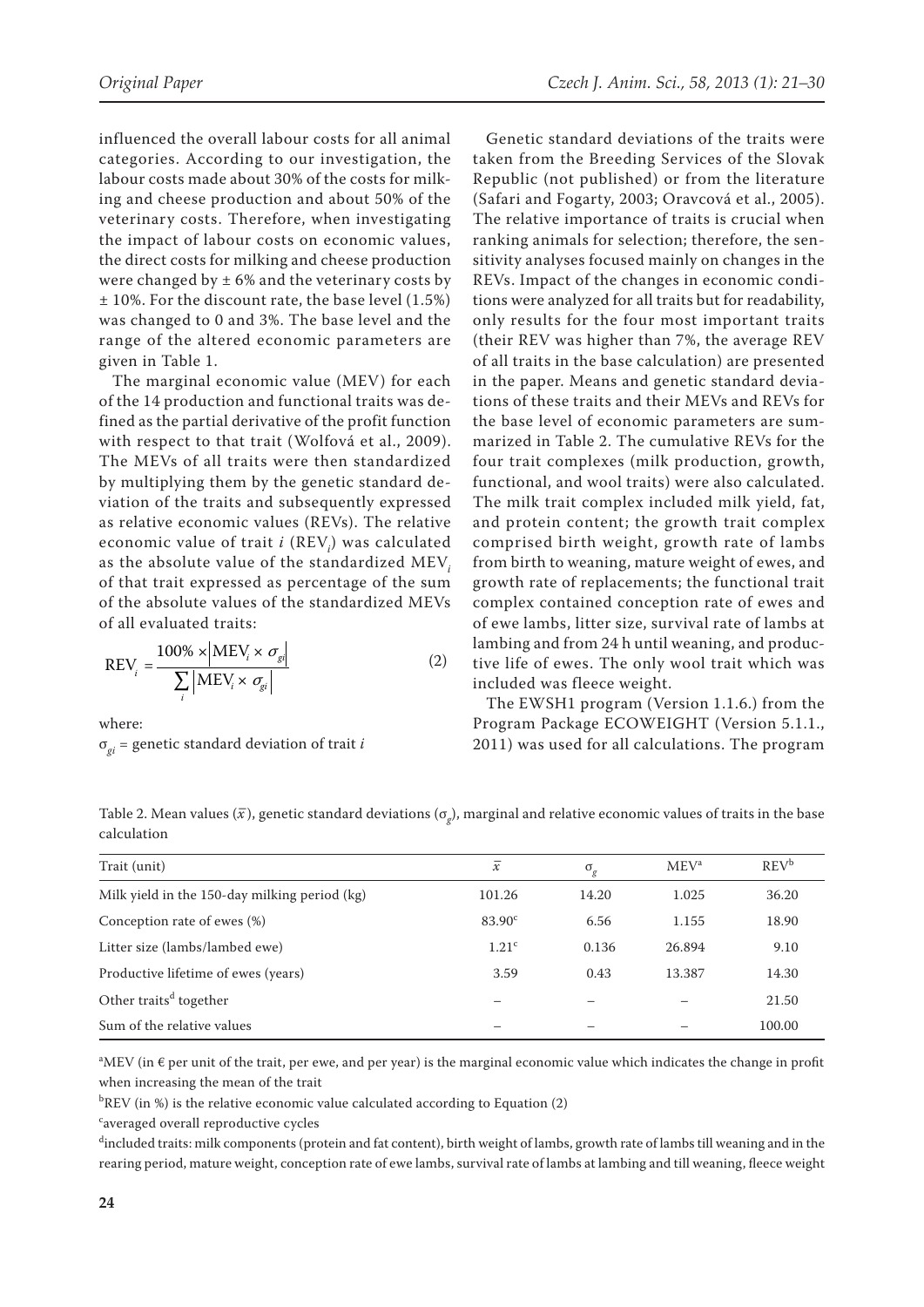is based on the bio-economic model described by Wolfová et al. (2009).

## **RESULTS**

Marginal economic values (MEVs) of the four most important traits calculated for all economic variants are summarized in Table 3. As expected, the MEV of milk yield was most sensitive to milk and cheese prices and rose linearly with increasing of these prices, whereas lamb prices and fixed costs did not influence the MEV of milk yield. The impact of variation in feed costs on MEV for milk yield was much lower than the impact of milk product prices. The MEVs of functional traits (ewe conception rate, litter size, and ewe productive lifetime) were influenced by the variation of all economic parameters, but to a different extent; the most important factor was the lamb price.

The REVs of the four most important traits calculated for different economic conditions are shown in Figures 1 and 2. It is evident that the changes in the MEVs of traits (Table 2), caused by the variation in economic parameters, are not expressed to the same extent in the changes of the REVs of traits. Though the price of lambs did not influence the MEV of milk yield, the REV of milk yield rose by 4 percent points (pp) when decreasing the lamb price by 40%, which was nearly the same change as when increasing the milk and cheese price by 40% (change by 6 pp, see Figure 1).

Table 3. Impact of changes in economic parameters on the marginal economic values (in  $\epsilon$  per unit of the trait, per ewe, and per year) of the four economically most important traits<sup>a</sup>

| Parameters and their relative deviations | Marginal economic values |                         |             |                     |
|------------------------------------------|--------------------------|-------------------------|-------------|---------------------|
| from the base level                      | milk yield               | conception rate of ewes | litter size | productive lifetime |
| Base parameter level <sup>b</sup>        | 1.03                     | 1.16                    | 26.89       | 13.39               |
| Price                                    |                          |                         |             |                     |
| Lambs $+40%$                             | 1.03                     | 1.29                    | 37.04       | 14.62               |
| Lambs $-40%$                             | 1.03                     | 1.02                    | 16.75       | 12.17               |
| Milk $+40%$                              | 1.21                     | 1.20                    | 28.24       | 13.70               |
| Milk $-40%$                              | 0.84                     | 1.11                    | 25.55       | 13.07               |
| Cheese $+40%$                            | 1.24                     | 1.21                    | 28.46       | 13.75               |
| Cheese-40%                               | 0.81                     | 1.10                    | 25.33       | 13.02               |
| Milk and cheese +40%                     | 1.43                     | 1.26                    | 29.81       | 14.06               |
| Milk and cheese -40%                     | 0.62                     | 1.05                    | 23.99       | 12.71               |
| Costs                                    |                          |                         |             |                     |
| Roughages +20%                           | 1.02                     | 1.21                    | 26.98       | 13.95               |
| Roughages -20%                           | 1.03                     | 1.07                    | 26.80       | 12.83               |
| Concentrates +20%                        | 1.02                     | 1.16                    | 25.64       | 13.53               |
| Concentrates -20%                        | 1.03                     | 1.15                    | 28.15       | 13.25               |
| All feeding rations +20%                 | 1.01                     | 1.21                    | 25.70       | 14.13               |
| All feeding rations -20%                 | 1.04                     | 1.10                    | 28.09       | 12.65               |
| Labour $+20%$                            | 1.02                     | 1.18                    | 26.82       | 13.72               |
| Labour $-20%$                            | 1.03                     | 1.13                    | 26.97       | 13.06               |
| Veterinary costs +20%                    | 1.03                     | 1.16                    | 26.89       | 13.43               |
| Veterinary costs -20%                    | 1.03                     | 1.15                    | 26.90       | 13.34               |
| Fixed costs +20%                         | 1.03                     | 1.21                    | 26.88       | 14.24               |
| Fixed costs -20%                         | 1.03                     | 1.11                    | 26.91       | 12.53               |
| Discount rate 0%                         | 0.97                     | 1.14                    | 26.44       | 13.37               |
| Discount rate 3%                         | 1.09                     | 1.17                    | 27.38       | 13.38               |

a milk yield in the 150-day milking period in kg; conception rate of ewes in %; litter size in number of lambs born per lambed ewe; ewe productive lifetime in number of reproductive cycles

b for the base level of the investigated economic parameters see Table 1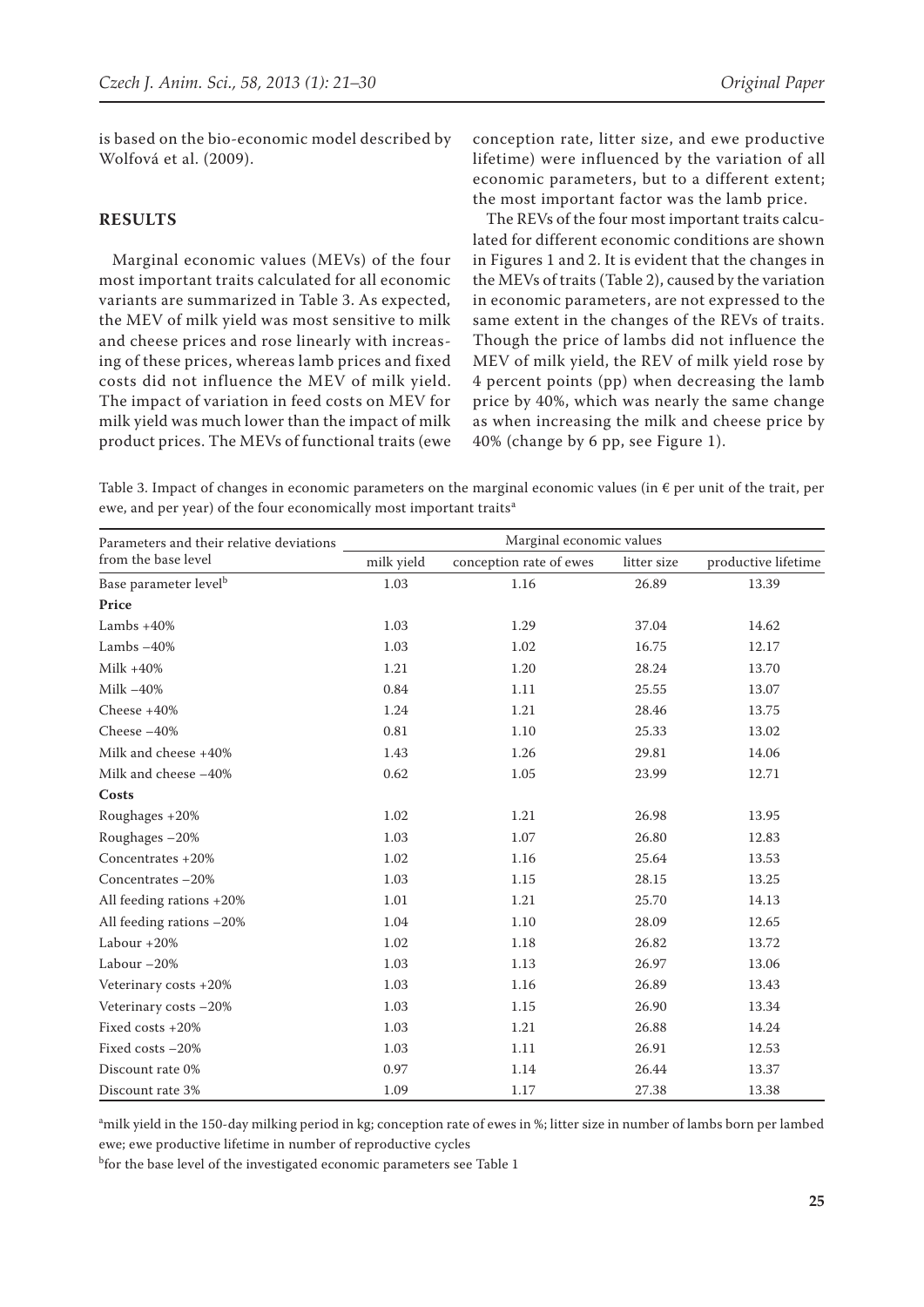

Figure 1. Relative economic values of traits for the base calculation with the average economic conditions in Slovakia in the period 2004–2010 and for increased (+) or decreased (–) market product prices by 40% and for alternative annual discount rates

 $LP$  = price per kg live weight of lambs, MP = price per kg milk, CHP = price per kg cheese, MCHP = price per kg milk and cheese changed simultaneously, DR = annual discount rate

The change of product prices by  $\pm$  40% caused a variation of the REV for milk yield from 28 to 42%, whereas the REV of ewe conception rate ranged 17–21%, that of litter size 6–11%, and of ewe productive lifetime 12–17%. On the other hand, the change of cost items had a higher impact on functional traits than on milk yield. A variation in

costs by  $\pm$  20% caused fluctuation in REV of milk yield only by about + 1% whereas the REV for ewe conception rate made 17–19%, that for litter size 9–12%, and for ewe lifetime 13–15% (see Figure 2).

Using a zero discount rate when calculating the present value of profit, the revenues or costs for traits expressed early after lambing are evaluated equally



Figure 2. Relative economic values of traits for the base calculation with the average economic conditions in Slovakia in the period 2004–2010 and for cost items increased (+) or decreased (–) by 20%

RC = roughage costs, CC = cost for concentrates, FeC = average feeding costs (simultaneous increasing of costs for roughage and concentrates),  $LC =$  labour costs,  $VC =$  veterinary costs,  $FiC =$  fixed costs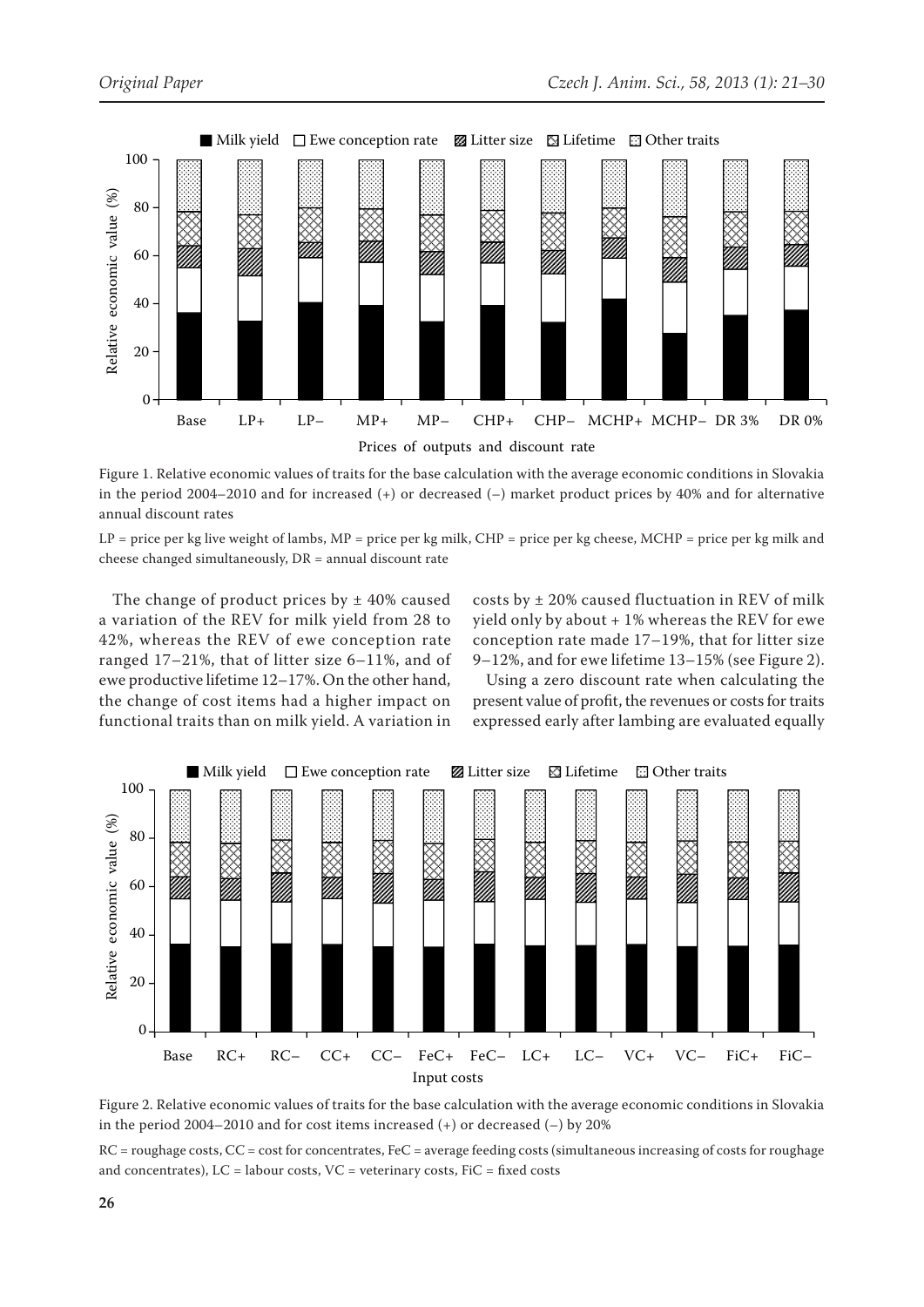| Parameters and their relative     | Cumulative relative economic values |               |                   |             |  |
|-----------------------------------|-------------------------------------|---------------|-------------------|-------------|--|
| deviations from the base level    | milk traits                         | growth traits | functional traits | wool traits |  |
| Base parameter level <sup>b</sup> | 41.1                                | 7.6           | 51.1              | $0.2\,$     |  |
| Price                             |                                     |               |                   |             |  |
| Lambs $+40%$                      | 37.2                                | 8.4           | 54.2              | 0.2         |  |
| Lambs $-40%$                      | 46.0                                | 6.5           | 47.2              | 0.3         |  |
| $Milk + 40%$                      | 44.4                                | 6.9           | 48.5              | 0.2         |  |
| Milk $-40%$                       | 37.2                                | 8.3           | 54.3              | 0.2         |  |
| Cheese $+40%$                     | 45.5                                | 6.8           | 47.5              | 0.2         |  |
| Cheese $-40%$                     | 35.7                                | 8.5           | 55.6              | 0.2         |  |
| Milk and cheese +40%              | 48.1                                | 6.3           | 45.4              | 0.2         |  |
| Milk and cheese -40%              | 30.6                                | 9.4           | 59.7              | 0.3         |  |
| Discount rate 0%                  | 42.4                                | 7.5           | 49.9              | 0.2         |  |
| Discount rate 3%                  | 40.0                                | 7.6           | 52.2              | 0.2         |  |
| Costs                             |                                     |               |                   |             |  |
| Roughages +20%                    | 40.0                                | 8.0           | 51.8              | 0.2         |  |
| Roughages-20%                     | 41.4                                | 6.9           | 51.5              | 0.2         |  |
| Concentrates +20%                 | 41.0                                | 7.7           | 51.1              | $0.2\,$     |  |
| Concentrates -20%                 | 40.0                                | 7.2           | 52.6              | 0.2         |  |
| All feeding rations +20%          | 39.8                                | 8.2           | 51.9              | 0.1         |  |
| All feeding rations -20%          | 41.3                                | 6.6           | 51.8              | 0.3         |  |
| Labour $+20%$                     | 40.6                                | 7.5           | 51.7              | 0.2         |  |
| Labour $-20%$                     | 40.5                                | 7.4           | 51.9              | 0.2         |  |
| Veterinary costs +20%             | 41.1                                | 7.5           | 51.2              | 0.2         |  |
| Veterinary costs -20%             | 40.0                                | 7.4           | 52.4              | 0.2         |  |
| Fixed costs +20%                  | 40.3                                | 7.4           | 52.1              | 0.2         |  |
| Fixed costs -20%                  | 40.8                                | 7.4           | 51.6              | 0.2         |  |

Table 4. Impact of changes in economic parameters on the relative economic values (in %) for trait complexes<sup>a</sup>

a milk traits include milk yield, fat, and protein content; growth traits include birth and mature weights and growth rates from birth to weaning and in the rearing period of replacements; functional traits are conception rates of ewes and ewe lambs, lamb survival rates at lambing and till weaning, ewe productive lifetime, and litter size; wool traits include fleece weight only <sup>b</sup>for the base level of the investigated economic parameters see Table 1 and for the level of all other parameters in the base calculation see Krupová et al. (2009)

to those expressed later after lambing. The impact of variation in the discount rate on the marginal and relative economic values depends highly on the time when the specific trait influences the revenues and costs in different animal categories. The range of the discount rate investigated here was low (0–3%) and did not have a meaningful impact on the relative economic values of traits (see Figure 1).

The relative economic values of the remaining ten evaluated traits (milk fat and protein content, birth weight, growth rate of lambs until weaning, growth rate of replacements, mature weight, conception rate of ewe lambs, and survival rate of lambs until 24 h and until weaning) did not exceed 6.1% (average REV for all traits was 7%) in all the investigated economic circumstances.

The impact of variation in economic parameters on the relative economic importance of the four trait complexes is presented in Table 4. It is evident that a decrease in product prices had a higher impact on the relative importance of all trait complexes than the same increase in product prices. For example,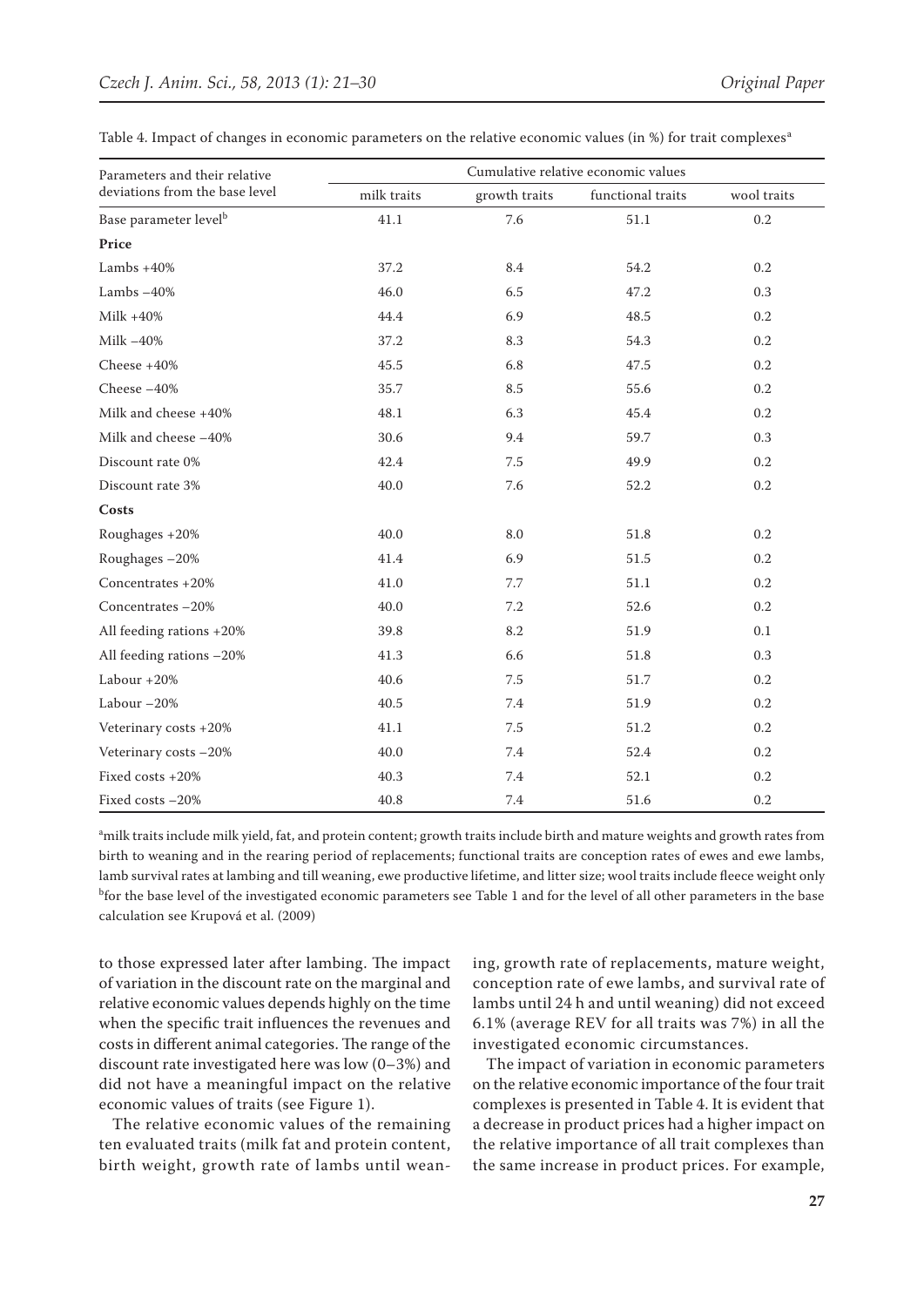lowering of milk and cheese prices by 40% decreased the relative importance of the milk traits from 41.1 to 30.6% and increased the relative importance of growth traits from 7.6 to 9.4% and of functional traits from 51.1 to 59.7% while the same increase in milk and cheese prices increased the importance of milk traits from 41.1 to only 48.1% and decreased the importance of growth traits from 7.6 to 6.3% and of functional traits from 51.1 to 45.4%. Feed prices had the highest impact on the relative importance of growth traits. A variation in the price by  $\pm$  20% for all feeding rations changed the relative importance of growth traits from 7.6 to 6.6% and to 8.2%, respectively, whereas only minor changes were observed in the relative importance of milk traits and functional traits (Table 4).

## **DISCUSSION**

Most of the literature analyses dealing with the sensitivity of economic values to production circumstances have focused only on the MEVs, and just a few papers have analyzed also the sensitivity of REVs of traits (Wolfová et al. (2001) in dairy cattle). Therefore, our results can be compared to literature results mainly on the basis of the sensitivity of marginal economic values.

Our analyses confirmed the finding of many authors that the market prices of animal products (milk or meat) are of higher importance for the MEVs compared to the prices (costs) of inputs, especially for the MEV of milk and meat production traits. Miesenberger (1997) and Vargas et al. (2002) found the milk price to be the most important factor for the MEVs of traits in dairy cattle. Kosgey et al. (2003), Conington et al. (2004), and Lôbo et al. (2011) stated that the lamb price was the most important economic parameter influencing MEVs in meat sheep. This finding was also true for the REVs calculated by Wolfová et al. (2001) for dairy cattle and for the REVs in our analyses. The relationship between the MEVs of traits and product prices was generally found to be linear. Furthermore, as stated Connington et al. (2004), the MEVs of traits, which are not affected directly by the trait in question, are robust to variation in prices. For example, the MEV of milk yield was not affected by the lamb prices in our analyses as well as in the study of Tolone et al. (2011). However, this finding was not valid for the REVs. For example, the REV of milk yield depended highly on the lamb prices and was more sensitive to the decrease than to the increase in product prices (see Figure 1).

In the sensitivity analyses carried out by Tolone et al. (2011), the MEVs for litter size and lamb survival were sensitive to meat prices, but not to milk prices, whereas in our analyses, the MEV of litter size depended also on milk and cheese prices. This incongruity was caused by different assumptions about the relationship between the number of lambs suckled per ewe and the milk yield per ewe in the models used for the calculation of economic values. Tolone et al. (2011) included no relationship among ewe milk production and number of suckled lambs, whereas our model assumed a positive effect of higher litter size on milk production per ewe not only in the lamb suckling period, but also after weaning (see also Snowder and Glimp, 1991). Including the effect of the number of suckled lambs on milk yield in the MEV of litter size does not mean a double counting of the economic importance for milk yield, because when estimating the genetic potential of ewes for milk production (breeding value), the milk yield of each ewe is adjusted for the number of suckled lambs in Slovakia.

However, ewes with higher litter size need more concentrates which led to the lowering of the MEV for litter size with increased concentrate price in our analyses as well as in the sensitivity analyses carried out by Conington et al. (2004) and by Lôbo et al. (2011). On the other hand, Tolone et al. (2011) found no impact of feeding costs on the MEV for litter size, because they did not assume higher feed costs for ewes when number of lambs born increased. Also Haghdoost et al. (2008) reported a small impact of concentrate costs on the MEV of litter size due to the absence of concentrates in the feeding ration for lambs. A variation in fixed or labour costs by 20% had nearly no impact on the MEV of litter size in our analyses, which was in agreement with Haghdoost et al. (2008) who found only a 1% change in the MEV of litter size when changing the management costs by  $\pm$  10%. In the study of Tolone et al. (2011), the MEV for litter size depended slightly also on the costs for medical care of lambs, which was not found in our study because of the small impact of litter size on veterinary costs in Slovak conditions.

A change in productive lifetime of ewes caused a change in the age structure of the ewe flock which led also to a change in the structure of progeny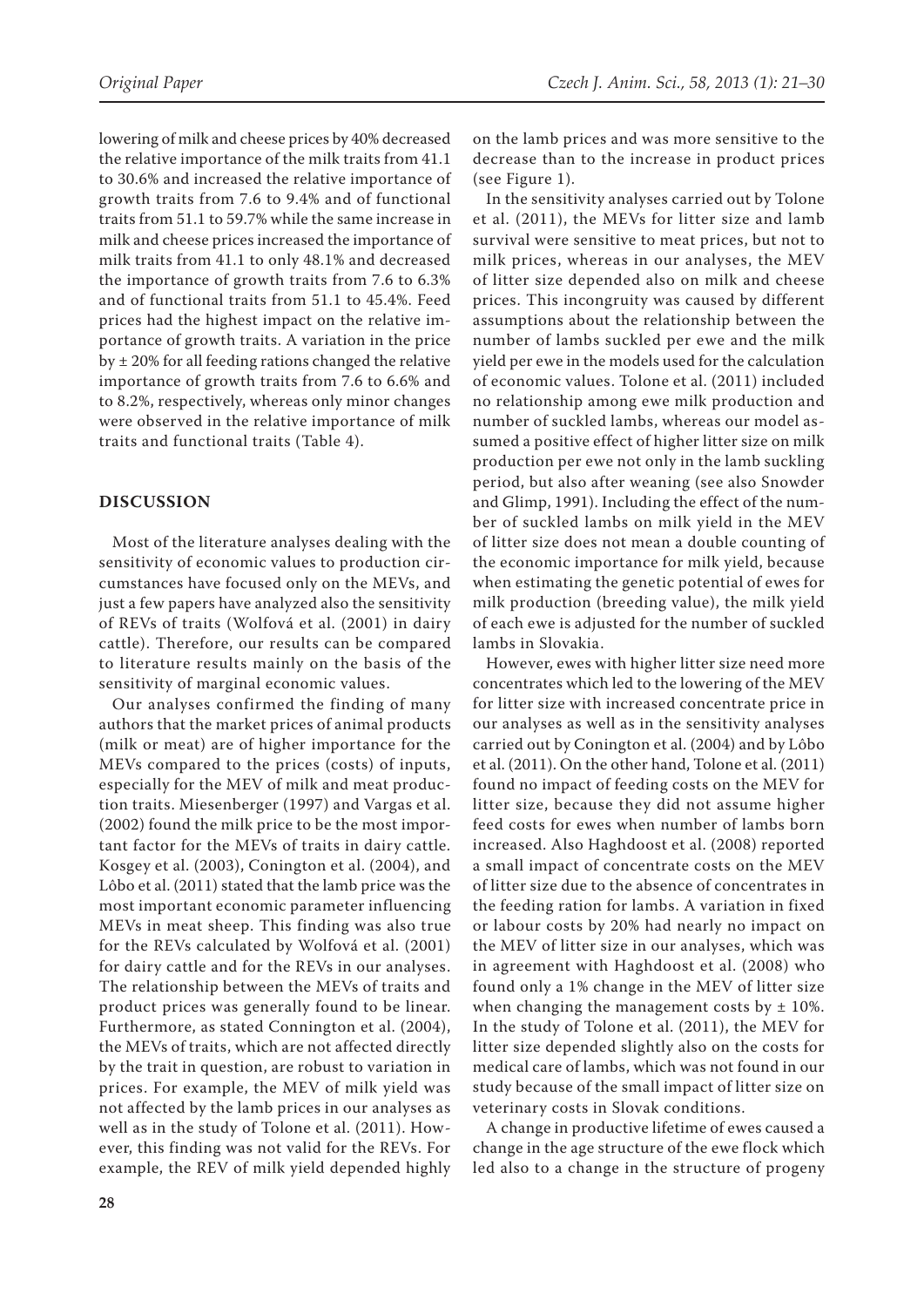(less ewe lambs needed for replacement, a higher number of sold lambs and a higher milk production). Therefore the MEV of productive lifetime was influenced by each investigated economic parameter which varied and rose with increased product prices as well as with increased cost items;

this was comparable with the impact of product prices and costs on the MEV for ewe mortality found by Lôbo et al. (2011) and for ewe survival rate by Kosgey et al. (2003).

For ranking breeding animals using economic selection indices, only the REVs of traits included in the breeding objective are important. Wolfová et al. (2001) stated that the variation in input and output prices in a range of  $\pm$  20% did not have a meaningful impact on the REVs of traits in dairy cattle. However, the variation in sheep product prices in the investigated period 2004–2010 in Slovakia was much higher  $(\pm 40%)$  which had an important impact on the REVs of traits in sheep, mainly on the REV of milk yield. Nevertheless, the four most important traits, the cumulative REV of which was 78.5% in the base calculation, stayed the most important traits (cumulative REV between 76 and 80%) under all investigated economic conditions.

### **CONCLUSION**

Sensitivity analyses should be based on the relative economic values of traits rather than on their absolute marginal economic values. The results of our sensitivity analyses showed that the relative economic values for the most important traits in Slovak dairy sheep were stable under different levels of costs (varying by  $\pm$  20%), but were sensitive to a high variation  $(± 40%)$  in product prices. Therefore, the economic values of the traits in the overall breeding objectives for dairy sheep should be recomputed when the market prices of sheep products will change substantially. Based on the economic analysis only, milk yield, conception rate, litter size, and productive lifetime of ewes were found to be the most important traits in the Improved Valachian breed. However, the conclusion on which of the 14 investigated traits selection should be based on ought to follow index calculations and an analysis of the contribution of each goal trait to overall genetic gain in economic performance. In the present paper, similar results were obtained for both Slovak sheep breeds, the

Improved Valachian and Tsigai, but those for the latter were not presented here.

#### **Acknowledgement**

Thanks are due to the Breeding Service of the Slovak Republic for making the data from performance testing available and to dairy sheep farms in Slovakia for providing economic and production data. The authors also thank J. Wolf from the Institute of Animal Science, Prague-Uhříněves, Czech Republic for helpful comments.

### **REFERENCES**

- Amer P.R., McEwan J.C., Dodds K.G., Davis G.H. (1999): Economic values for ewe prolificacy and lamb survival in New Zealand sheep. Livestock Production Science, 58, 75–90.
- Conington J., Bishop S.C., Waterhouse A., Simm G. (2004): A bioeconomic approach to derive economic values for pasture-based sheep genetic improvement programs. Journal of Animal Science, 82, 1290–1304.
- Cottle D.J. (1990): The derivation of economic values in breeding programs for Australian Merino sheep with changing wool prices and flock production averages. Australian Journal of Agricultural Research, 41, 769–780.
- Council Regulation (EC) No. 1257/1999 of 17 May 1999 on support for rural development from the European Agricultural Guidance and Guarantee Fund (EAGGF) and amending and repealing certain Regulations. Official Journal of the European Communities, L1 60, 80–101.
- Fuerst-Waltl B., Baumung R. (2009): Economic values for performance and functional traits in dairy sheep. Italian Journal of Animal Science, 8, 341–357.
- Haghdoost A., Shadparvar A.A., Nasiri M.T.B., Fayazi J. (2008): Estimates of economic values for traits of Arabic sheep in village system. Small Ruminant Research, 80, 91–94.
- Jones H.E., Amer P.R., Lewis R.M., Emmans G.C. (2004): Economic values for changes in carcass lean and fat weights at a fixed age for terminal sire breeds of sheep in the UK. Livestock Production Science, 89, 1–17.
- Kosgey I.S., van Arendonk J.A.M., Baker R.L. (2003): Economic values for traits of meat sheep in medium to high production potential areas of the tropics. Small Ruminant Research, 50, 187–202.
- Krupová Z., Wolfová M., Wolf J., Oravcová M., Margetín M., Peškovičová D., Krupa E., Daňo J. (2009): Economic values for dairy sheep breeds in Slovakia. Asian-Australasian Journal of Animal Sciences, 22, 1693–1702.